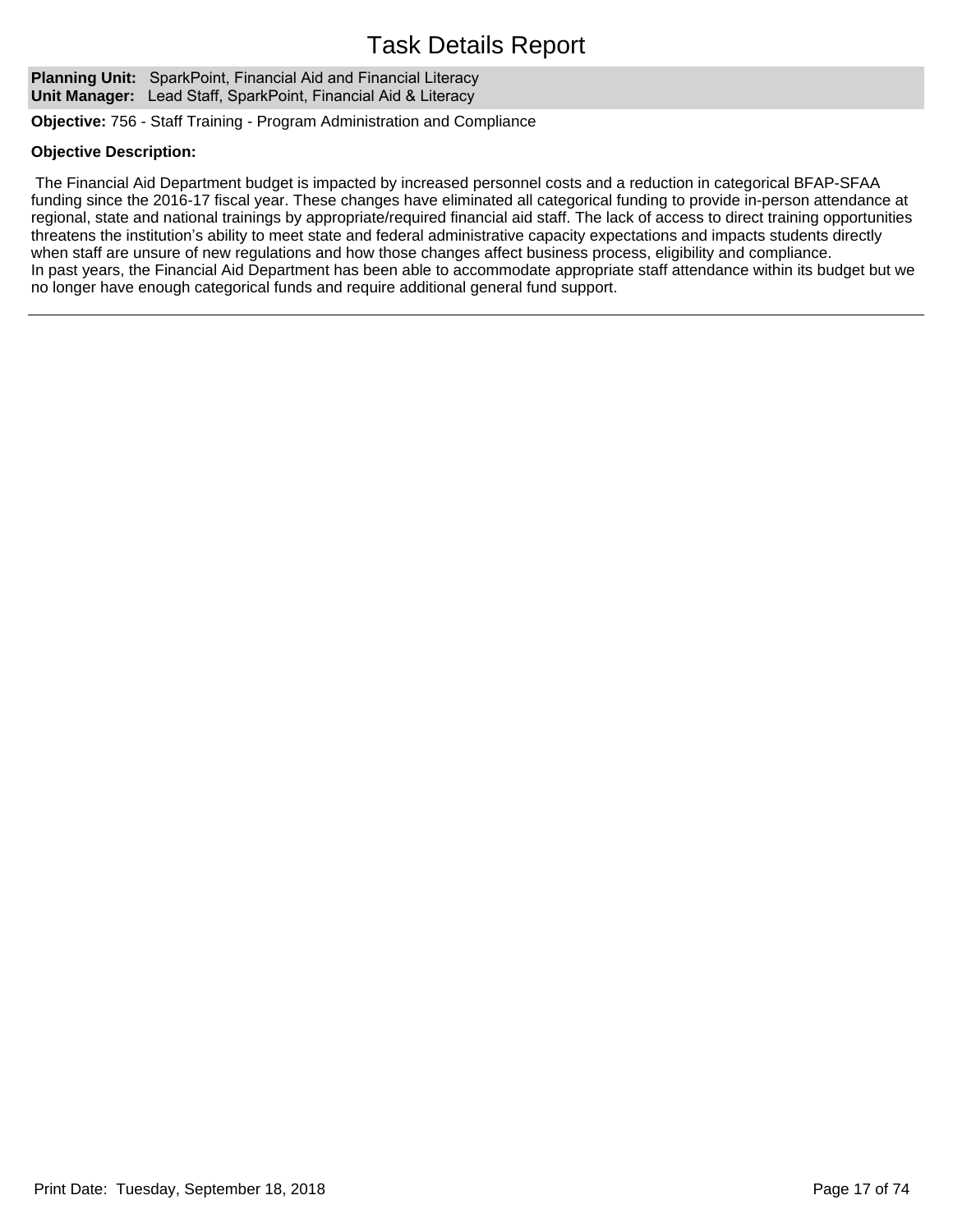| <b>Start Date:</b> | Task Type:              | <b>Priority Level:</b>            | <b>Task Order:</b>         |
|--------------------|-------------------------|-----------------------------------|----------------------------|
| 7/1/2018           | Resource Request        | High                              |                            |
| Due Date:          | <b>Completion Date:</b> | <b>Task Status:</b><br><b>New</b> | <b>Budget:</b><br>\$11,900 |

Ongoing funds for in-state and out of state travel to send at least one staff person to the following training in 2018-19:

-------------------:

CASFAA Annual Conference Federal Student Aid (FSA) Training CCCCO All FA Directors Training and CCCSFAAA Annual Conference Ellucian Live Annual Conference NASFAA Annual Conference Other content specific training as required by regulation or statute

### **Budget Remarks:**

| Date:              | Name: | Remarks: |
|--------------------|-------|----------|
| No Data to Display |       |          |

### **Budget Details:**

| <b>GL Code</b> | <b>Account</b>                                                       | <b>Description</b>                                                                   | <b>Requested</b> | <b>Approved</b> |
|----------------|----------------------------------------------------------------------|--------------------------------------------------------------------------------------|------------------|-----------------|
| ProDev         | <b>SparkPoint, Financial</b><br><b>Aid and Financial</b><br>Literacy | <b>Federal Student Aid (FSA) Training</b><br>for Financial Aid Professionals         | \$3800.00        | \$0.00          |
| ProDev         | SparkPoint, Financial<br>Aid and Financial<br>Literacy               | <b>CCCCO All FA Directors &amp;</b><br><b>CCCSFAAA Annual Training</b><br>Conference | \$1800.00        | \$0.00          |
| ProDev         | <b>SparkPoint, Financial</b><br><b>Aid and Financial</b><br>Literacy | <b>Ellucian Live (Banner Technical</b><br><b>Users Conference)</b>                   | \$2800.00        | \$0.00          |
| ProDev         | SparkPoint, Financial<br>Aid and Financial<br>Literacy               | NASFAA Annual Conference                                                             | \$1900.00        | \$0.00          |
| ProDev         | <b>SparkPoint, Financial</b><br><b>Aid and Financial</b><br>Literacy | <b>CASFAA Annual Conference and</b><br><b>Trainings</b>                              | \$1600.00        | \$0.00          |

| Name:              | $E$ mail: |
|--------------------|-----------|
| No Data to Display |           |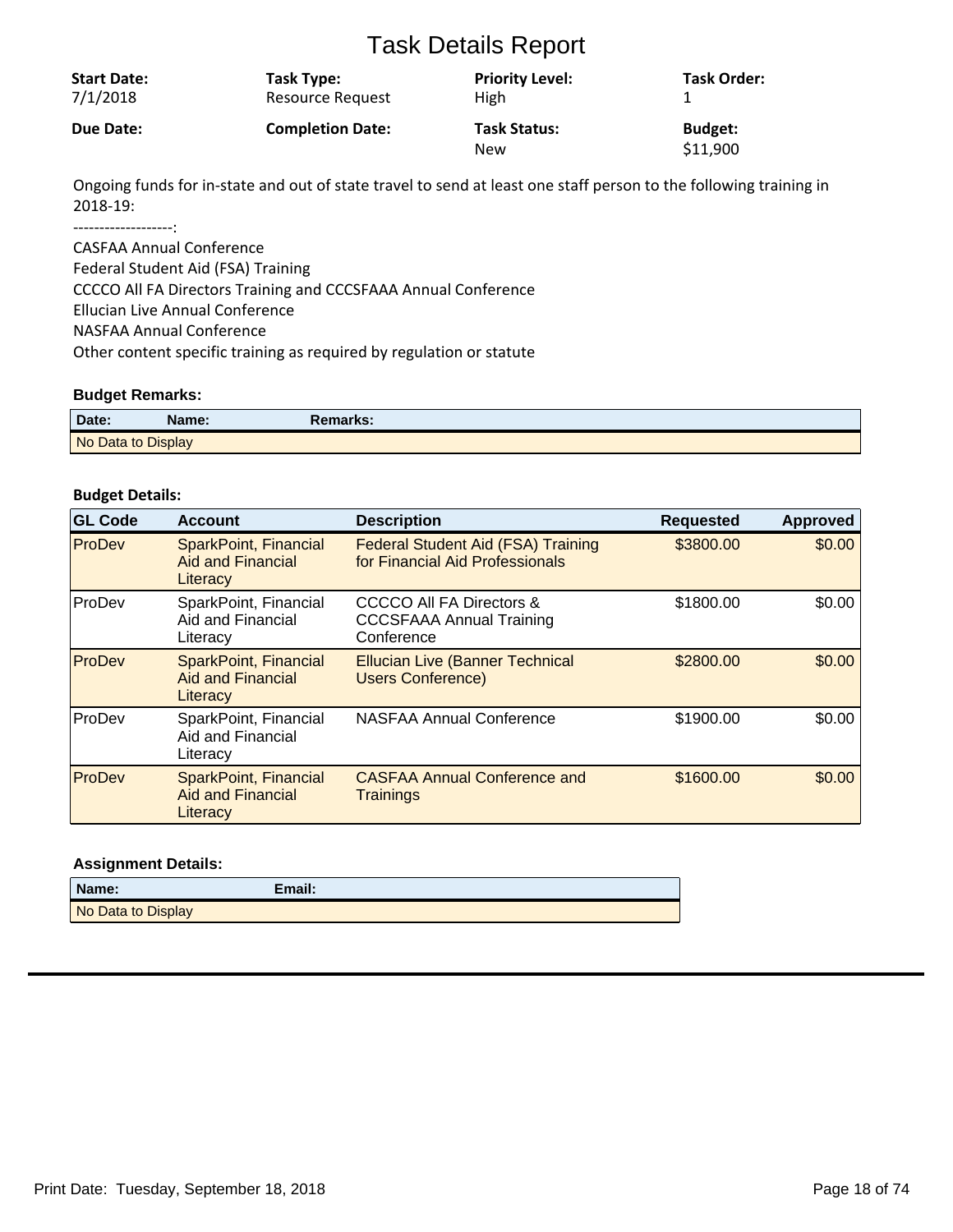#### **Planning Unit:** SparkPoint, Financial Aid and Financial Literacy **Unit Manager:** Lead Staff, SparkPoint, Financial Aid & Literacy

**Objective:** 757 - Hourly Financial Aid Assistant

### **Objective Description:**

In absence of a permanent position, continued funding is requested to extend the hourly Financial Aid Assistant position for 2018 -19 fiscal year. We continue to request each year a permanent position and will be adversely affected if we lose hourly funding on July 1, 20178 This position provides front office staffing to meet the needs of our low income and at-risk student populations, helps with off-campus financial aid workshops, and provides better customer service at a high volume-high stress service window. With increasingly complex eligibility requirements for federal and state financial aid programs, professional staffing is needed to better serve our students and reduce our reliance on student employees to staff this high traffic area.

| <b>Start Date:</b> | Task Type:              | <b>Priority Level:</b> | <b>Task Order:</b> |
|--------------------|-------------------------|------------------------|--------------------|
| 7/1/2018           | <b>Resource Request</b> | High                   |                    |
| <b>Due Date:</b>   | <b>Completion Date:</b> | <b>Task Status:</b>    | <b>Budget:</b>     |
| 6/30/2019          |                         | <b>New</b>             | \$35,817           |

Short Term Hourly Financial Aid Assistant

### **Budget Remarks:**

| Date:              | Name: | Remarks: |  |
|--------------------|-------|----------|--|
| No Data to Display |       |          |  |

### **Budget Details:**

| <b>GL Code</b> | <b>Account</b>                                         | <b>Description</b>                        | Reguested  | Approved |
|----------------|--------------------------------------------------------|-------------------------------------------|------------|----------|
| <b>NIPers</b>  | SparkPoint, Financial<br>Aid and Financial<br>Literacy | <b>Short Term Financial Ald Assistant</b> | \$35817.00 | \$0.001  |

| Name:              | Email: |
|--------------------|--------|
| No Data to Display |        |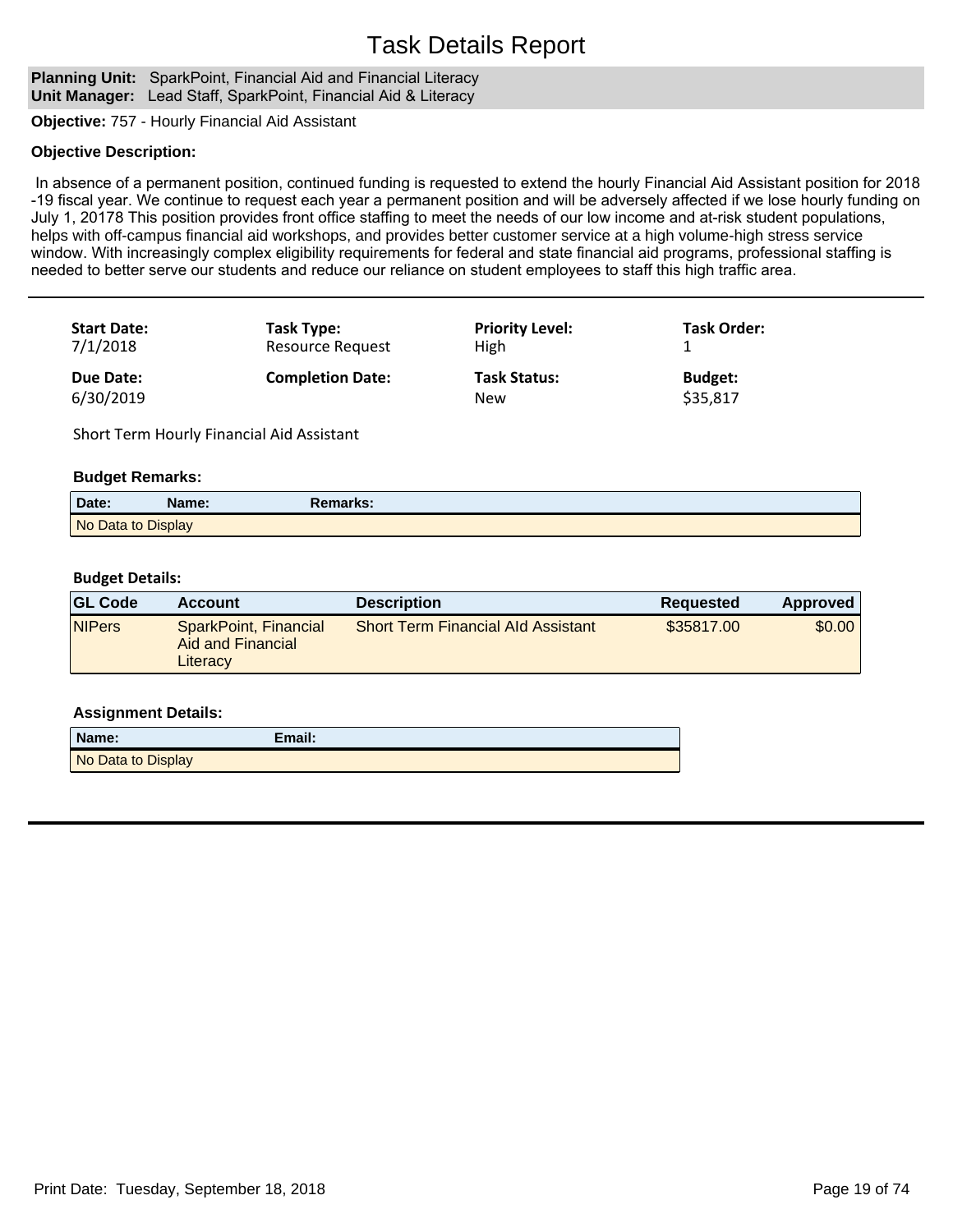Planning Unit: SparkPoint, Financial Aid and Financial Literacy **Unit Manager:** Lead Staff, SparkPoint, Financial Aid & Literacy

**Objective:** 763 - Replace Presenter PC for Financial Literacy Lab

### **Objective Description:**

Need new PC for front presenter station in Financial Literacy Lab. Current PC is obsolete, not supported by IT or vendor and cannot display properly due to old operating system, freezes, shuts down unexpectedly, etc.

| <b>Start Date:</b> | Task Type:              | <b>Priority Level:</b>     | <b>Task Order:</b>      |
|--------------------|-------------------------|----------------------------|-------------------------|
| 7/1/2018           | <b>Resource Request</b> | High                       | ᅩ                       |
| Due Date:          | <b>Completion Date:</b> | <b>Task Status:</b><br>New | <b>Budget:</b><br>\$981 |

Need new PC for front presenter station in Financial Literacy Lab.

### **Budget Remarks:**

| Date:              | Name: | <b>Remarks:</b> |
|--------------------|-------|-----------------|
| No Data to Display |       |                 |

### **Budget Details:**

| <b>GL Code</b> | <b>Account</b>                                         | <b>Description</b>            | Requested | Approved |
|----------------|--------------------------------------------------------|-------------------------------|-----------|----------|
| <b>ITech</b>   | SparkPoint, Financial<br>Aid and Financial<br>Literacy | Dell Optiplex 7040 SFF Bundle | \$981.00  | \$0.00   |

| Name:              | Email: |
|--------------------|--------|
| No Data to Display |        |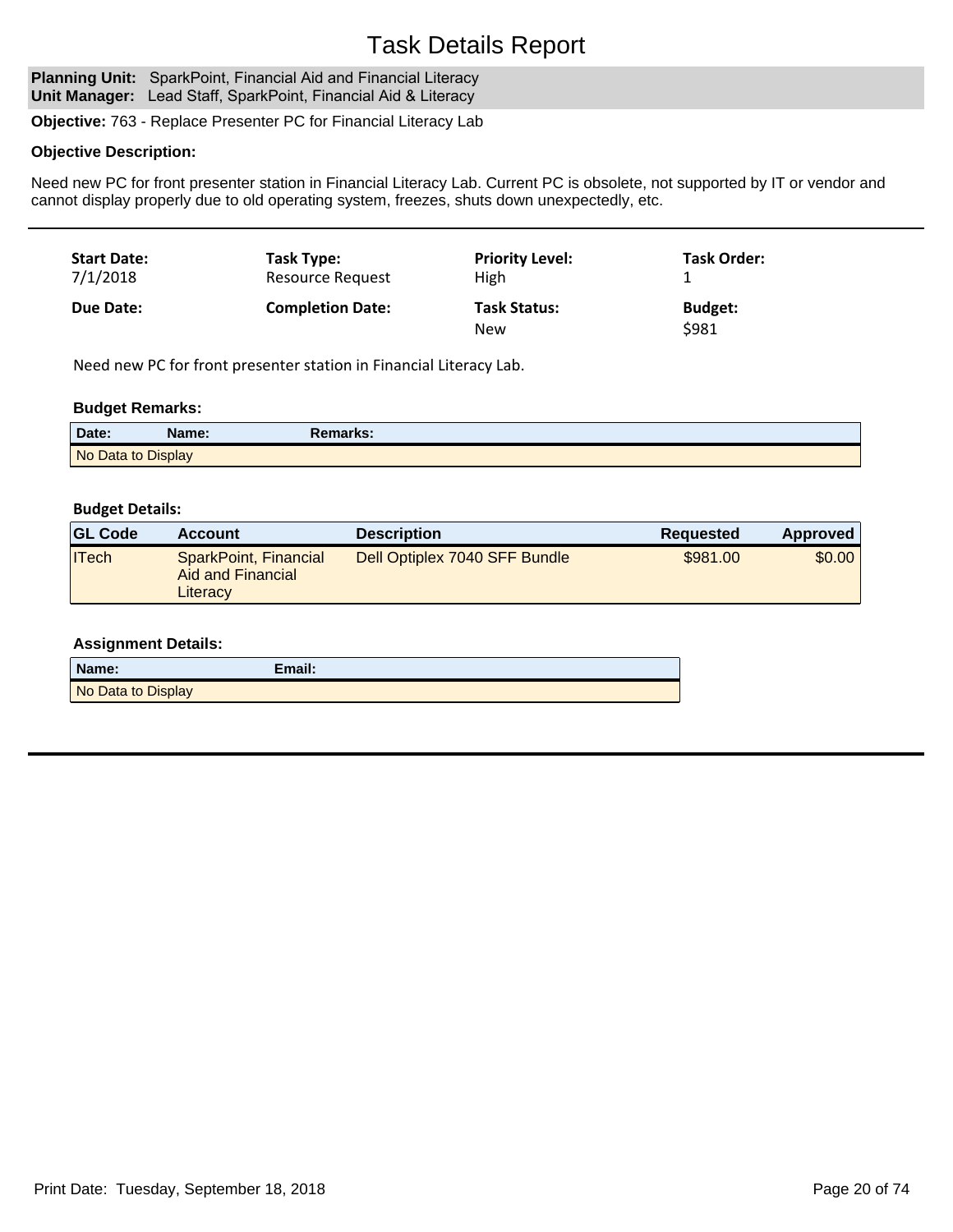#### Planning Unit: SparkPoint, Financial Aid and Financial Literacy **Unit Manager:** Lead Staff, SparkPoint, Financial Aid & Literacy

**Objective:** 764 - Laptops - Financial Aid use for inreach and outreach

### **Objective Description:**

Dedicated financial aid laptops that are compliant with federal and state agency specifications and security requirements for staff use when working with students away from their desk PCs - either on or off campus.

| <b>Start Date:</b> | Task Type:              | <b>Priority Level:</b>            | <b>Task Order:</b>        |
|--------------------|-------------------------|-----------------------------------|---------------------------|
| 7/1/2018           | Resource Request        | High                              |                           |
| <b>Due Date:</b>   | <b>Completion Date:</b> | <b>Task Status:</b><br><b>New</b> | <b>Budget:</b><br>\$6,006 |

The Financial Aid Office needs two non-instructional use laptops loaded with federal and state aid programs functions and administrative access to SMCNET for financial aid staff to use when working with students and families away from their desks and off site in the community and when attending training requiring access to federal and state sites or remote Banner access, etc.

### **Budget Remarks:**

| Date:              | Name: | Remarks: |
|--------------------|-------|----------|
| No Data to Display |       |          |

### **Budget Details:**

| <b>GL Code</b> | <b>Account</b>                                         | <b>Description</b>                              | <b>Requested</b> | <b>Approved</b> |
|----------------|--------------------------------------------------------|-------------------------------------------------|------------------|-----------------|
| $ $ ITech      | SparkPoint, Financial<br>Aid and Financial<br>Literacy | <b>DELL Precision 5510 Notebook</b><br>(laptop) | \$6006.00        | \$0.00          |

| Name:              | Email: |
|--------------------|--------|
| No Data to Display |        |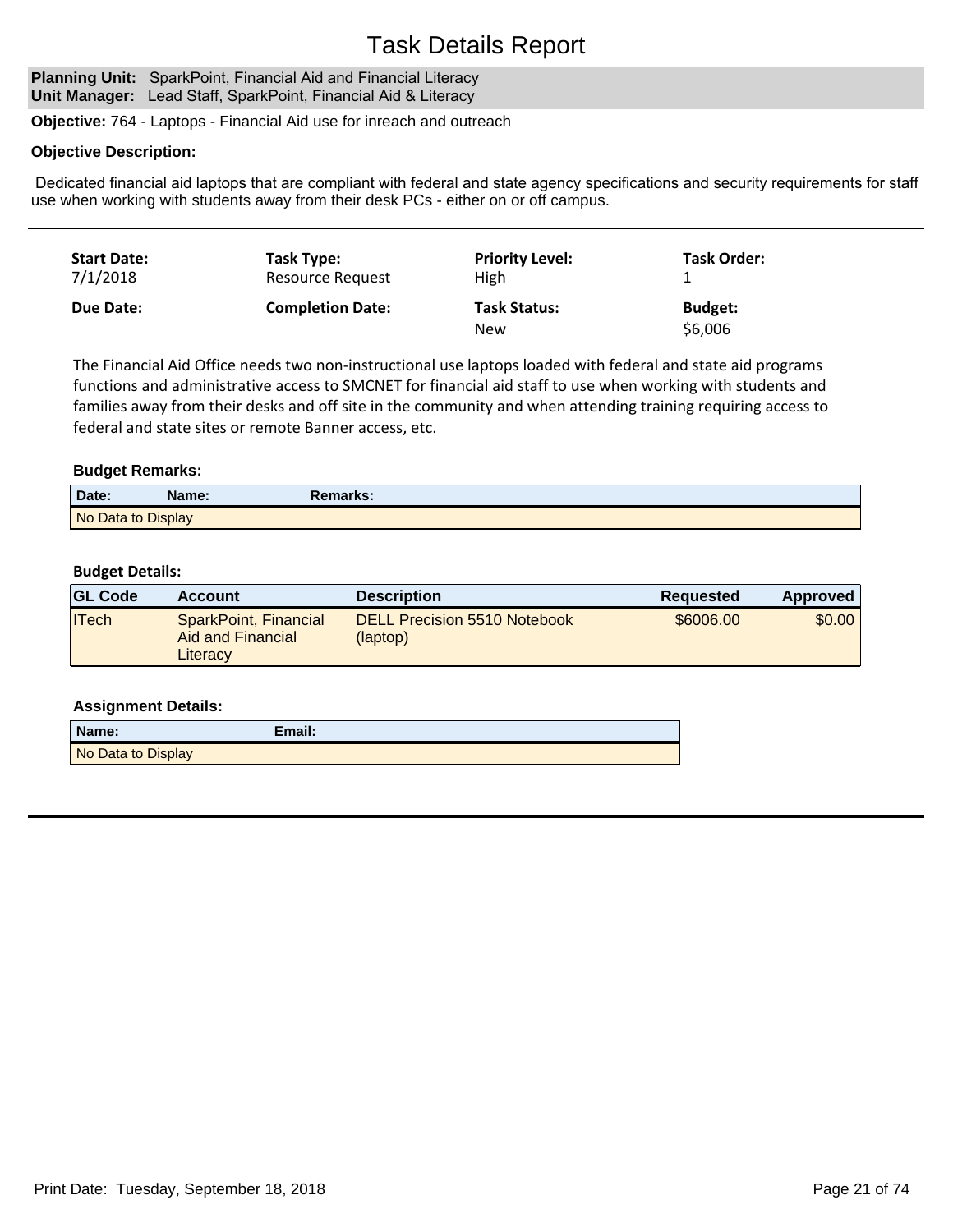**Planning Unit:** SparkPoint, Financial Aid and Financial Literacy **Unit Manager:** Lead Staff, SparkPoint, Financial Aid & Literacy

**Objective:** 768 - Additional Financial Coaching Office Space

### **Objective Description:**

SparkPoint has only one financial coaching office for:

a) a SparkPoint Coordinator (1 FTE) who performs coordination, data entry and financial coaching, and

b) 2 additional financial coaches (1.25 FTE) who perform financial coaching.

Two years ago, when SparkPoint lost it's 0.5 FTE Retention Specialist, it also lost a financial coaching office which has not be replaced.

On Tuesdays, the SparkPoint Director's office is also used for financial coaching.

We work creatively to share office space but we find that in order to meet a growing need for confidential financial counseling, that we need additional confidential office space. The extra space would allow SparkPoint staff to be more intentional and timely in delivering deeper and more impactful financial coaching in response to the growing financial challenges that our students are facing.

It is also worthy of noting that an independent evaluation demonstrated that student up-taking financial coaching demonstrated a 30% increase in retention.

SparkPoint grant deliverables also include serving 300% more clients that we are currently serving. The lack of coaching space limits our ability to meet our grant deliverables.

In comparison, SparkPoint at Skyline as 3 offices for financial coaching (in addition the the Director's office).

| <b>Start Date:</b> | Task Type:              | <b>Priority Level:</b>            | <b>Task Order:</b>   |
|--------------------|-------------------------|-----------------------------------|----------------------|
| 2/28/2018          | <b>Resource Request</b> | High                              |                      |
| Due Date:          | <b>Completion Date:</b> | <b>Task Status:</b><br><b>New</b> | <b>Budget:</b><br>S1 |

Identify additional confidential financial coaching office space for SparkPoint. Space could be identified in Bldg 9, first or second floors including the records room in Bldg 9, first floor.

### **Budget Remarks:**

| Date:              | Name: | Remarks: |  |
|--------------------|-------|----------|--|
| No Data to Display |       |          |  |

### **Budget Details:**

| <b>GL Code</b> | <b>Account</b>                                         | <b>Description</b>                             | Requested | Approved |
|----------------|--------------------------------------------------------|------------------------------------------------|-----------|----------|
| Facili         | SparkPoint, Financial<br>Aid and Financial<br>Literacy | <b>SparkPoint Financial Coaching</b><br>Office | \$1.00    | \$0.00   |

| Name:              | Email: |
|--------------------|--------|
| No Data to Display |        |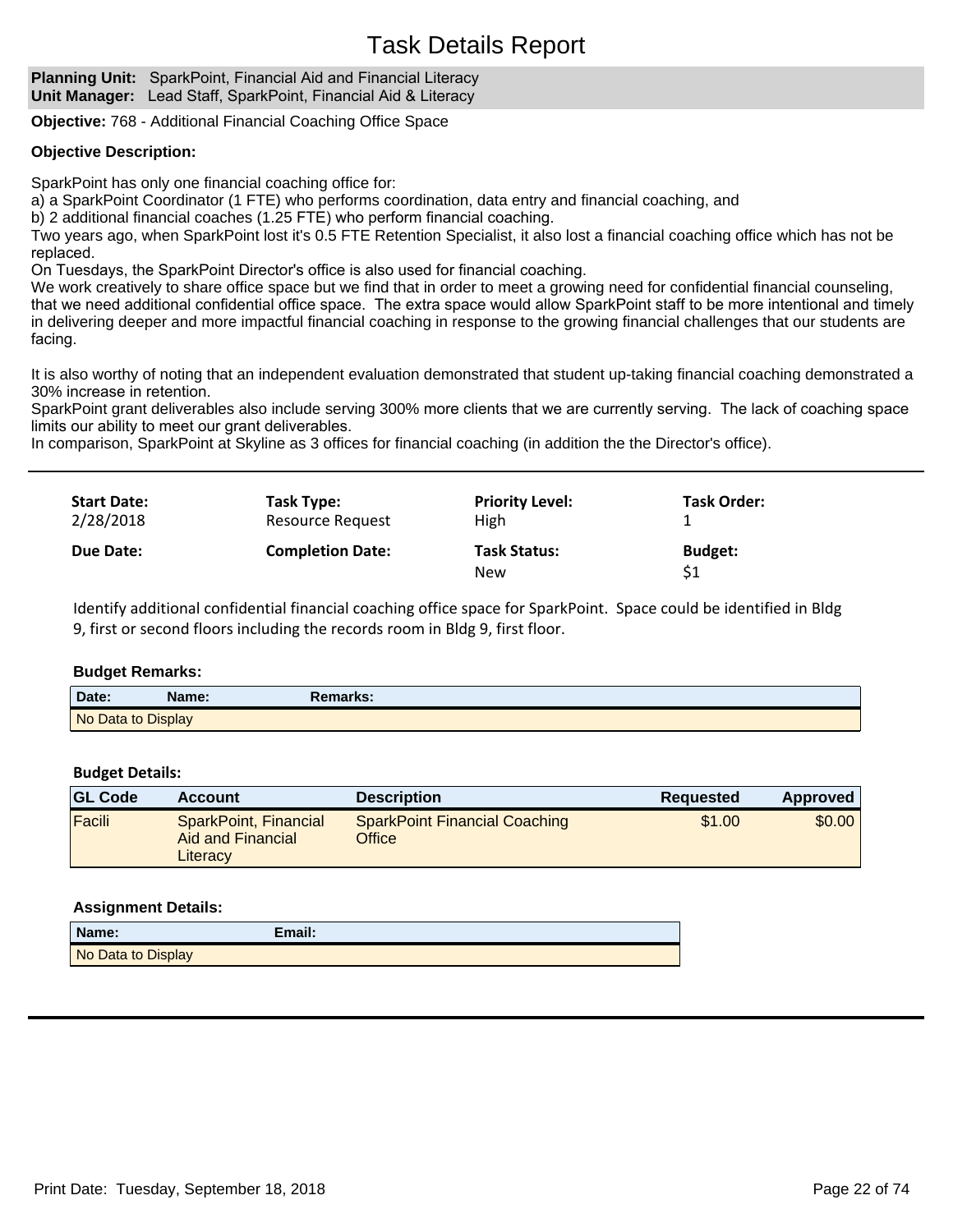Planning Unit: SparkPoint, Financial Aid and Financial Literacy **Unit Manager:** Lead Staff, SparkPoint, Financial Aid & Literacy

**Objective:** 771 - Contract with Document Vendor for ADA Compliant Forms

### **Objective Description:**

Financial aid and other college/district departments that provide online forms for students, employees and the public must ensure they meet ADA compliance. Financial aid forms require annual updating and the time that staff have spent on this work each year is not sustainable nor are they experts and have had to rely on others to proof and rebuild forms. Looking for a vendor who can provide this service. Looking to share cost if used across campus or district.

| <b>Start Date:</b><br>2/28/2018 | Task Type:<br>Resource Request | <b>Priority Level:</b><br>High | <b>Task Order:</b> |
|---------------------------------|--------------------------------|--------------------------------|--------------------|
| Due Date:                       | <b>Completion Date:</b>        | <b>Task Status:</b>            | <b>Budget:</b>     |
|                                 |                                | New                            | \$7,100            |

Contract with online forms vendor for ADA compliance.

### **Budget Remarks:**

| Date:              | Name: | Remarks: |  |
|--------------------|-------|----------|--|
| No Data to Display |       |          |  |

### **Budget Details:**

| <b>GL Code</b> | <b>Account</b>                                         | <b>Description</b>                              | Requested | <b>Approved</b> |
|----------------|--------------------------------------------------------|-------------------------------------------------|-----------|-----------------|
| <b>ConSvc</b>  | SparkPoint, Financial<br>Aid and Financial<br>Literacy | Dynamic Forms - Financial Aid (all<br>campuses) | \$7100.00 | \$0.00          |

| Name:              | Email: |
|--------------------|--------|
| No Data to Display |        |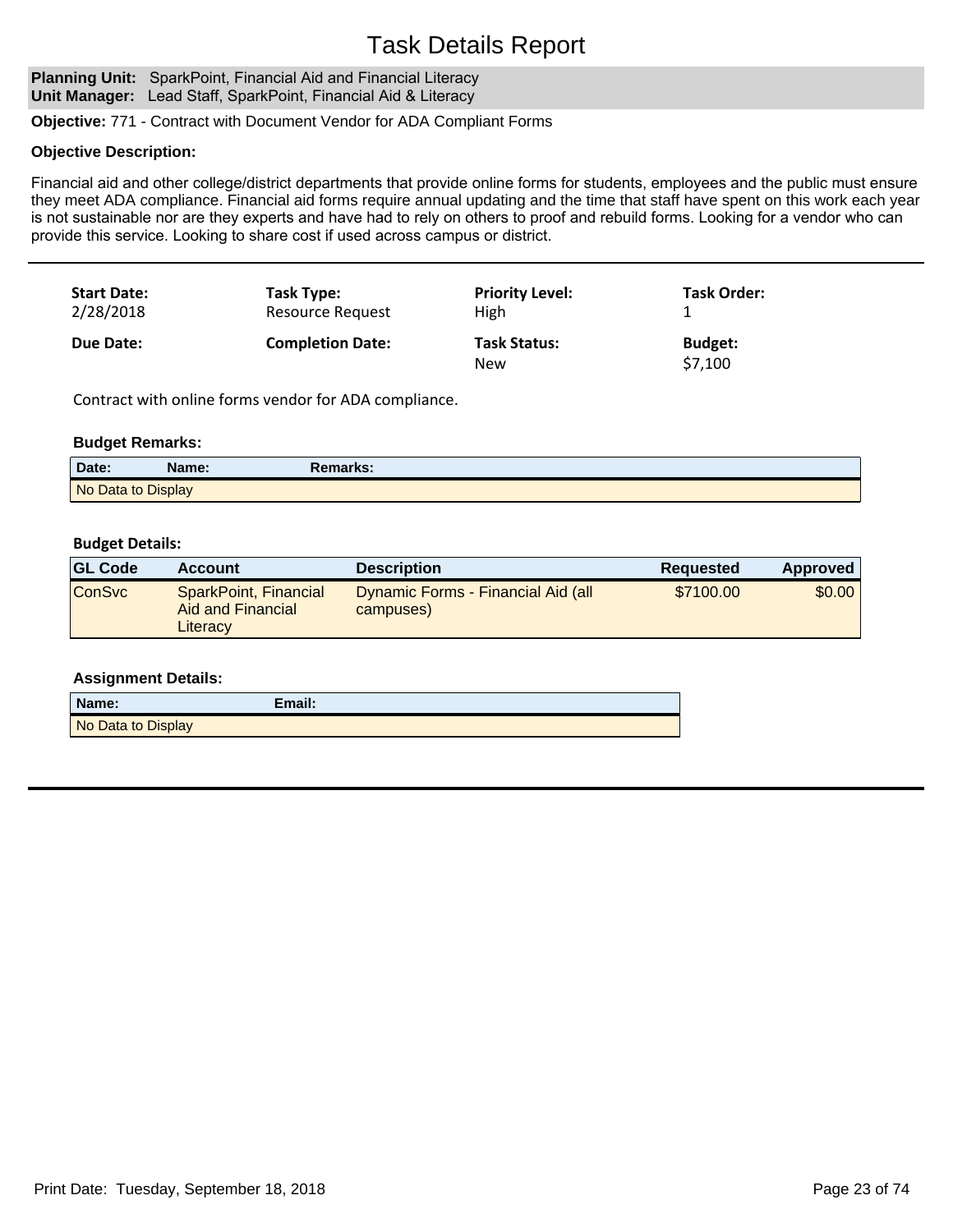### **Planning Unit:** SparkPoint, Financial Aid and Financial Literacy **Unit Manager:** Lead Staff, SparkPoint, Financial Aid & Literacy

**Objective:** 772 - Hire a Permanent 1.0FTE SparkPoint Coordinator

### **Objective Description:**

### SparkPoint at Cañada College Coordinator

As demand increases to serve a growing population of under-represented / low-income students on campus, SparkPoint looks to add a second SparkPoint Coordinator to increase financial coaching capacity based on growing demand to address food insecurities, homelessness, transportation and financial challenges.

The SparkPoint Coordinator position is necessary in order to address the growing need for financial literacy and education at Cañada College. In California, San Mateo County is the third most expensive county to live in which has led a growing percentage of our students to face increased food insecurities, rising housing costs and growing transportation challenges. Many of our students are living check to check and/or find themselves struggling to make ends meet each month. The rising housing costs have led many of our students to have to move farther from Cañada College which only adds to their transportation costs and challenges and takes away from their time to study and complete school in a timely manner. Many of our students are couch surfing, moving from one friend's house to another or are even homeless yet they still manage to come to school in pursuit of an education that will lead them to a job and a more stable financial situation. Other students receive financial aid (BOGG, Pell Grant) but find that this is still not enough to afford living in San Mateo County and so need to drop classes to find another job to support themselves. There are other students who earn a livable wage but may not know how to manage their debt, savings or credit.

SparkPoint has been created to provide financial coaching for individuals that includes one-on-one personalized financial coaching and access to services and resources, including public benefits, supports and advocacy. Although the SparkPoint Coordinator serves three roles (Coordination, data management & financial coaching), SparkPoint is seeking to increase it's capacity to provide financial literacy and education to a growing number of students. Financial coaching is a time-intensive process that is most effective over time much like receiving fitness training. SparkPoint currently has 2 individuals who provide financial coaching (Julie Lamson and Yesenia Mercado), however, Julie can dedicate only dedicate half of her time to financial coaching and Yesenia only provides one day of financial coaching. In contrast, SparkPoint at Skyline College has historically employed two full-time financial coaches to as do many of the other regional SparkPoint Centers.

In response to meeting the Strategic Goal of expanding Community Connections, SparkPoint continues to explore opportunities to deliver in-time financial coaching both on and off-campus. SaprkPoint recognize that many individuals seeking to attend school are not able to do so due to financial reasons. Therefore, we have begun working with Promise, ESO Adelante and SparkPoint Redwood City Schools, and continue to work with Outreach, ACCEL and Workforce Development to explore possibilities of expanding financial coaching to EPA, Redwood City and the coastal communities,. We are also developing partnerships with local Adult Schools and the Menlo Park Center because we see the potential of connecting with low-income and underserved communities.

SparkPoint has also been asked to deliver additional financial coaching workshops within our community. SparkPoint is currently delivering two sets of financial coaching workshops. One course is weekly, 3 times per month and the other is 5 times daily every 10 weeks. United Way has also requested delivering financial literacy to it's 40,000 employees and Sequoia Adult School and Ciena Youth Center have also requested financial literacy for their students/participants. However, currently, we do not have capacity to expand to connect with these perspective students who we believe could potentially become SMCCD students. SparkPoint is aligned with the SMCCCD District and College Strategic Plans and has a proven track record of increasing students retention.

Currenlty, SparkPoint has a short term SparkPoint Coordinator. However, CSEA will not allow SparkPoint to continue this postion indefinately. Also, since this position is non-benefited, it is very challenging to hire qualified individuals with financial coaching background/experience. Therefore we keep training new staff each time that our short term has left which ultimately costs SparkPoint more money due ot the training involved and learing curve.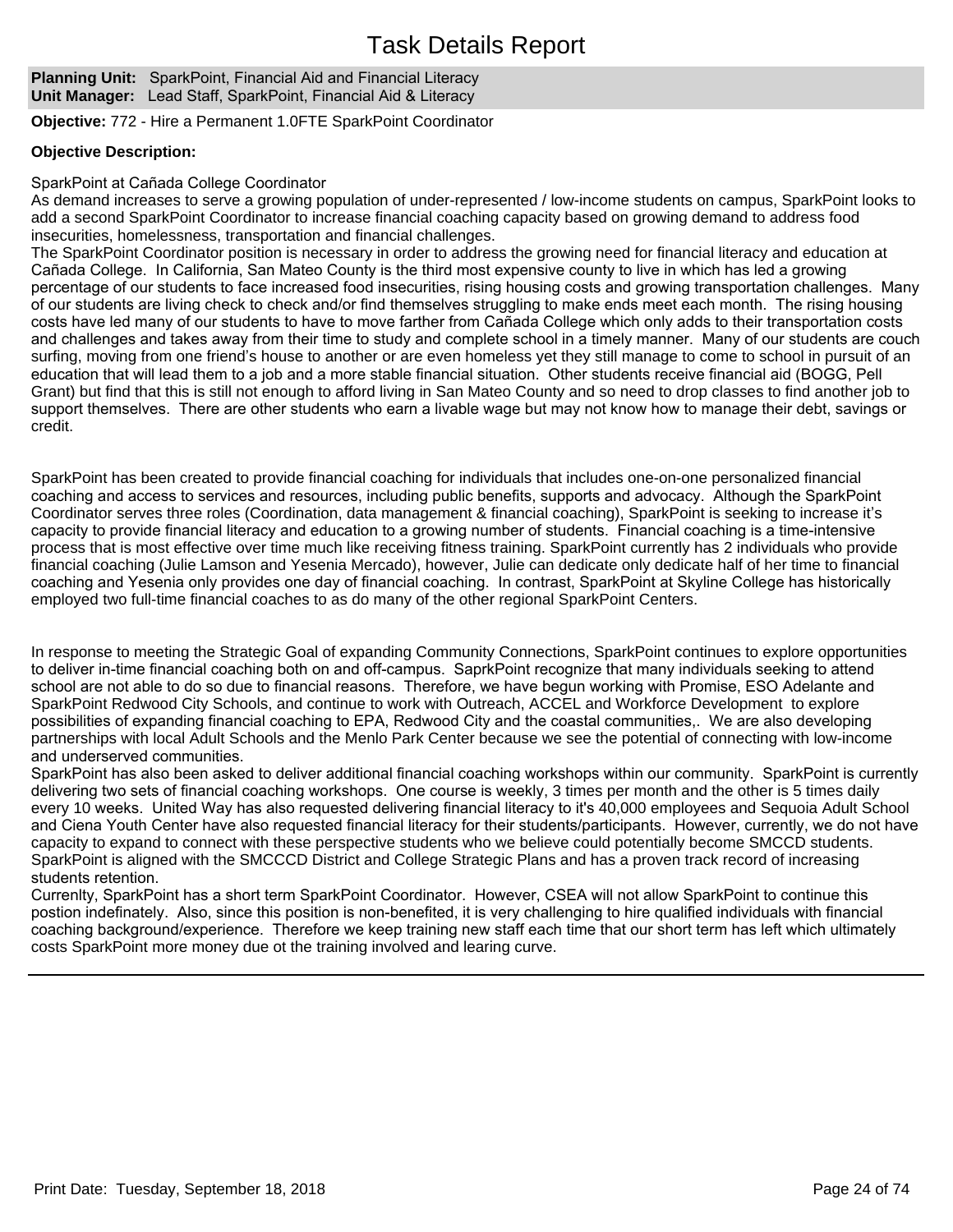| <b>Start Date:</b> | Task Type:              | <b>Priority Level:</b>            | <b>Task Order:</b>         |
|--------------------|-------------------------|-----------------------------------|----------------------------|
| 2/28/2018          | Resource Request        | <b>High</b>                       |                            |
| Due Date:          | <b>Completion Date:</b> | <b>Task Status:</b><br><b>New</b> | <b>Budget:</b><br>\$91,728 |

Hire a permanent 1.0FTE SparkPoint Coordinator.

If Fund 1 is not available, other potential sources may include Equity, Strong Workforce, Promise or Guided Pathways

### **Budget Remarks:**

| Date:              | Name: | Remarks: |  |
|--------------------|-------|----------|--|
| No Data to Display |       |          |  |

### **Budget Details:**

| <b>GL Code</b> | <b>Account</b>                                         | <b>Description</b>                 | Requested  | Approved |
|----------------|--------------------------------------------------------|------------------------------------|------------|----------|
| <b>NIPers</b>  | SparkPoint, Financial<br>Aid and Financial<br>Literacy | <b>SparkPoint Coordinator 1FTE</b> | \$91728.00 | \$0.00   |

| Name:              | Email: |
|--------------------|--------|
| No Data to Display |        |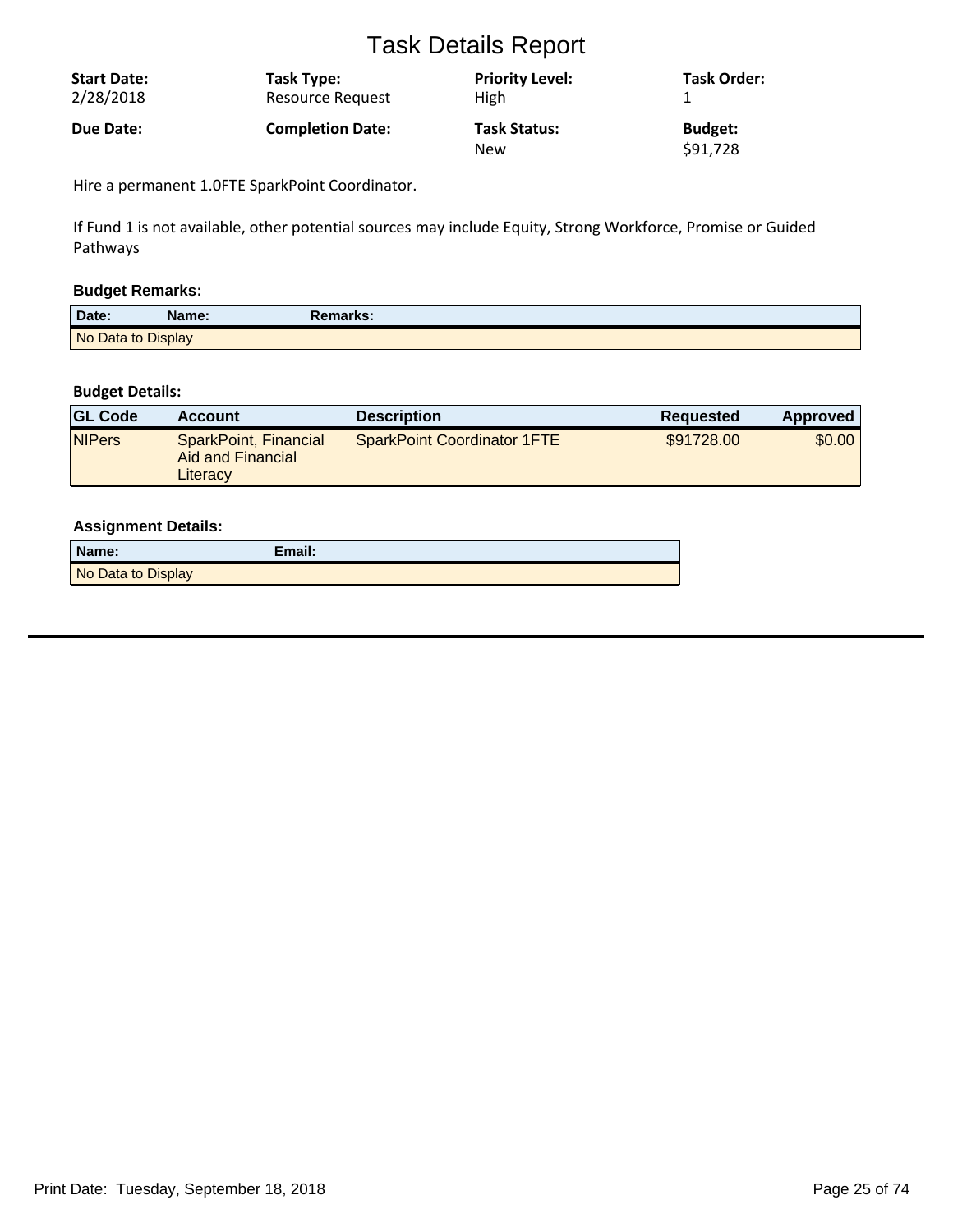### **Planning Unit:** SparkPoint, Financial Aid and Financial Literacy **Unit Manager:** Lead Staff, SparkPoint, Financial Aid & Literacy

**Objective:** 790 - Professional Development for SparkPoint Staff - including AFC Certification

### **Objective Description:**

SparkPoint requests AFC (Accredited Financial Counselor) certification for financial coaches thru the Association for Financial Counseling and Planning Education® (AFCPE®) program.

With the limited staffing that SparkPoint has, having qualified financial coaches is imperative for delivering financial coaching and training new financial coaching staff.

AFCPE is recognized nationally as the benchmark for financial coaching. It ensures the highest levels of knowledge, skill and integrity of personal financial profession by certifying, connecting and supporting diverse and capable professionals who serve communities worldwide. AFCPE serves individuals regardless of income and background by empowering them to achieve lasting financial well-being through the highest standards of financial coaching and education.

For over 30 years, AFCPE has:

a) set the highest standards for the field of financial counseling and education and has worked with the government, the military and a wide range of agencies to set policy.

b) collaborated with partners that share values and a vision for the future.

Today, AFCPE continues to set the standard for financial counseling, coaching and education.

https://www.afcpe.org/

| <b>Start Date:</b> | Task Type:              | <b>Priority Level:</b>            | <b>Task Order:</b>        |
|--------------------|-------------------------|-----------------------------------|---------------------------|
| 2/28/2018          | <b>Resource Request</b> | High                              |                           |
| Due Date:          | <b>Completion Date:</b> | <b>Task Status:</b><br><b>New</b> | <b>Budget:</b><br>\$1,300 |

Provide professional development opportunities for financial coaches to increase their expertise around financial literacy and financial coaching strategies. In addition to local training, SparkPoint requests AFC Certification for staff.

### **Budget Remarks:**

| Date:              | Name: | Remarks: |
|--------------------|-------|----------|
| No Data to Display |       |          |

### **Budget Details:**

| <b>GL Code</b> | <b>Account</b>                                         | <b>Description</b>                                                                                      | Reguested | Approved |
|----------------|--------------------------------------------------------|---------------------------------------------------------------------------------------------------------|-----------|----------|
| ProDev         | SparkPoint, Financial<br>Aid and Financial<br>Literacy | <b>Professional Development for</b><br><b>Financial Coaches - including AFC</b><br><b>Certification</b> | \$1300.00 | \$0.00   |

| Name:              | Email: |
|--------------------|--------|
| No Data to Display |        |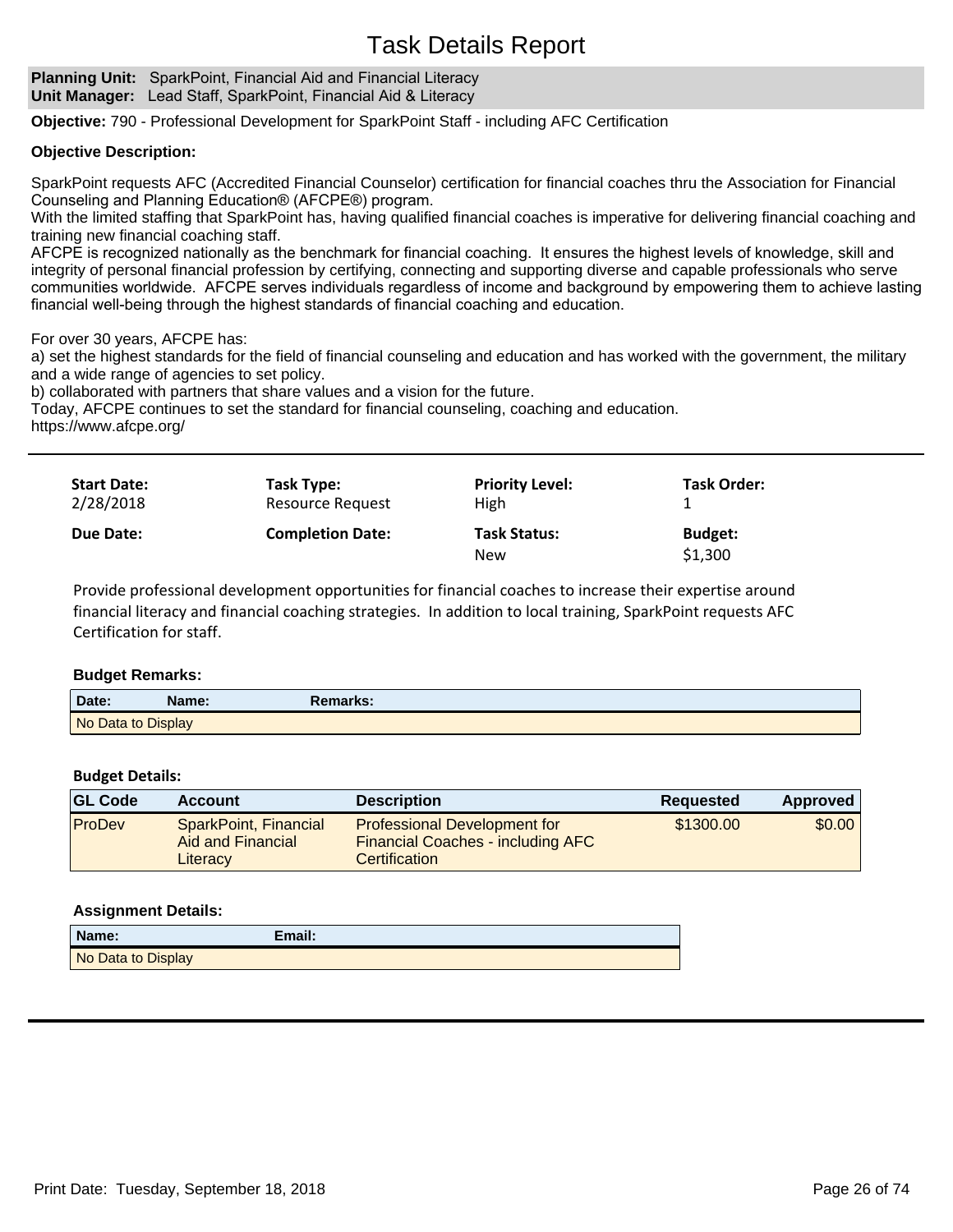#### Planning Unit: SparkPoint, Financial Aid and Financial Literacy **Unit Manager:** Lead Staff, SparkPoint, Financial Aid & Literacy

**Objective:** 791 - Replacement PC for Margie Carrington

### **Objective Description:**

Financial Aid Director requires a new PC with updated dual monitors that include a microphone and camera. Current PC is very slow, has trouble booting up when first turned on and will lock-up when using ZOOM or similar technology.

| <b>Start Date:</b> | Task Type:              | <b>Priority Level:</b>            | <b>Task Order:</b>    |
|--------------------|-------------------------|-----------------------------------|-----------------------|
| 2/28/2018          | <b>Resource Request</b> | High                              |                       |
| Due Date:          | <b>Completion Date:</b> | <b>Task Status:</b><br><b>New</b> | <b>Budget:</b><br>\$0 |

Replacement PC needed for Financial Aid Director

#### **Budget Remarks:**

| Date:              | Name: | Remarks: |
|--------------------|-------|----------|
| No Data to Display |       |          |

### **Budget Details:**

| <b>GL Code</b>     | <b>Account</b> | <b>Description</b> | <b>Requested</b> | Approved |
|--------------------|----------------|--------------------|------------------|----------|
| No Data to Display |                |                    |                  |          |

| Name:              | Email: |
|--------------------|--------|
| No Data to Display |        |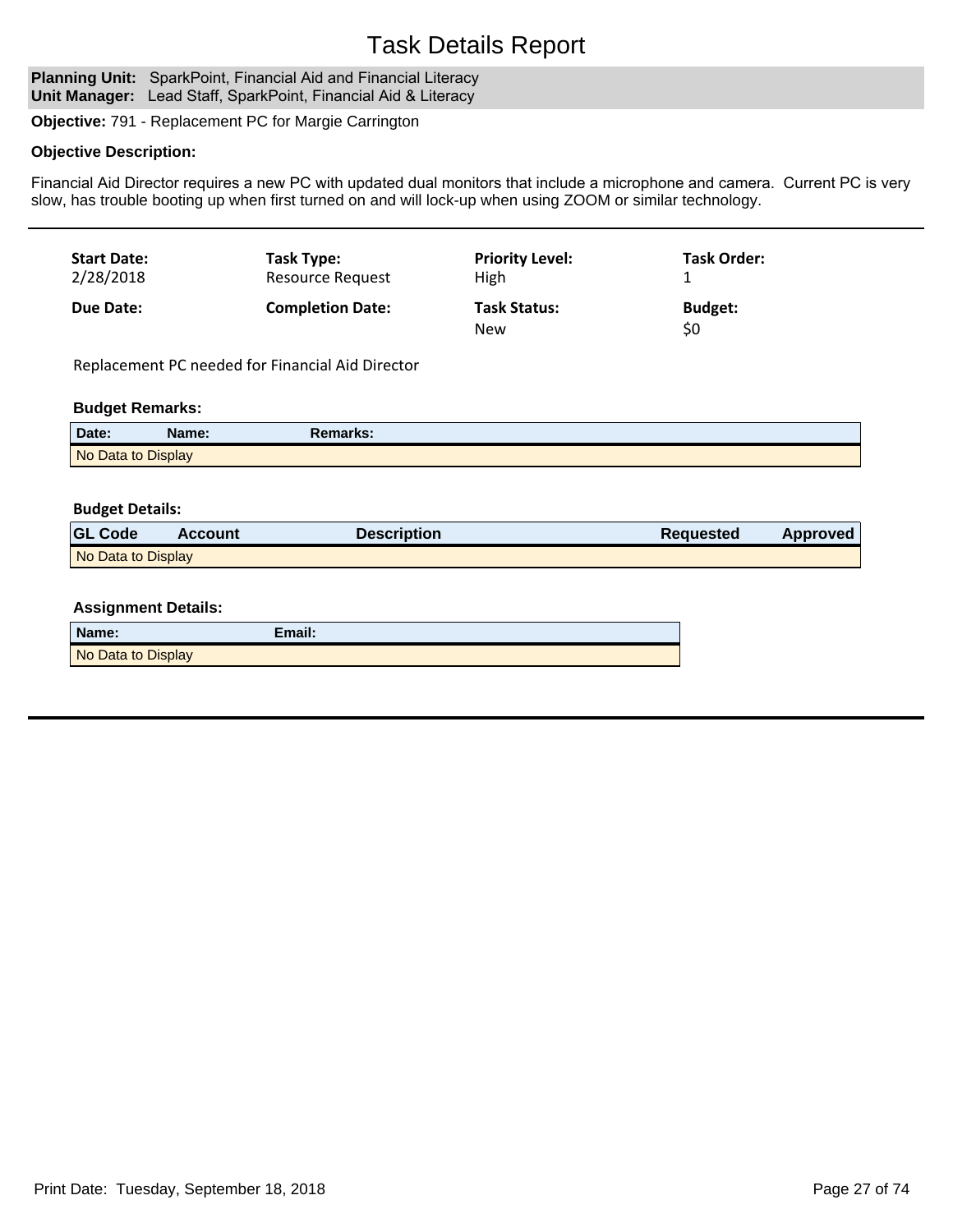#### **Planning Unit:** SparkPoint, Financial Aid and Financial Literacy **Unit Manager:** Lead Staff, SparkPoint, Financial Aid & Literacy

**Objective:** 792 - Signage for SparkPoint

### **Objective Description:**

SparkPoint would like to request way finding signage for the Food pantry, Financial Literacy Lab, waiting areas and the Financial Coaching Office. Additionally, SparkPoint also requests signage identifying the Financial Literacy Lab and the Financial Coaching office.

| <b>Start Date:</b> | Task Type:              | <b>Priority Level:</b>     | Task Order:               |
|--------------------|-------------------------|----------------------------|---------------------------|
| 2/28/2018          | Resource Request        | High                       |                           |
| Due Date:          | <b>Completion Date:</b> | <b>Task Status:</b><br>New | <b>Budget:</b><br>\$2,840 |

Install signage for SparkPoint For way finding signage: 1) work with signage staff to locate where signage should be placed and ensure uniform college branding; 2) Obtain quotes for signage; 3) Install signage. Budget: unknown

For SparkPoint Financial Literacy Lab signage and Coaching Office: 1) Location and artwork has been approved; 2) Quote has been obtained; 3) Contract completion and installation pending funding

Way finding signage needs to be explored

Adding a room number to the lunchroom should be nominal.

#### **Budget Remarks:**

| Date:              | Name: | Remarks: |
|--------------------|-------|----------|
| No Data to Display |       |          |

### **Budget Details:**

| <b>GL Code</b> | <b>Account</b>                                         | <b>Description</b>                 | Requested | Approved |
|----------------|--------------------------------------------------------|------------------------------------|-----------|----------|
| <b>ConSvc</b>  | SparkPoint, Financial<br>Aid and Financial<br>Literacy | Installation of SparkPoint signage | \$2840.00 | \$0.00   |

| Name: |                    | Email: |
|-------|--------------------|--------|
|       | No Data to Display |        |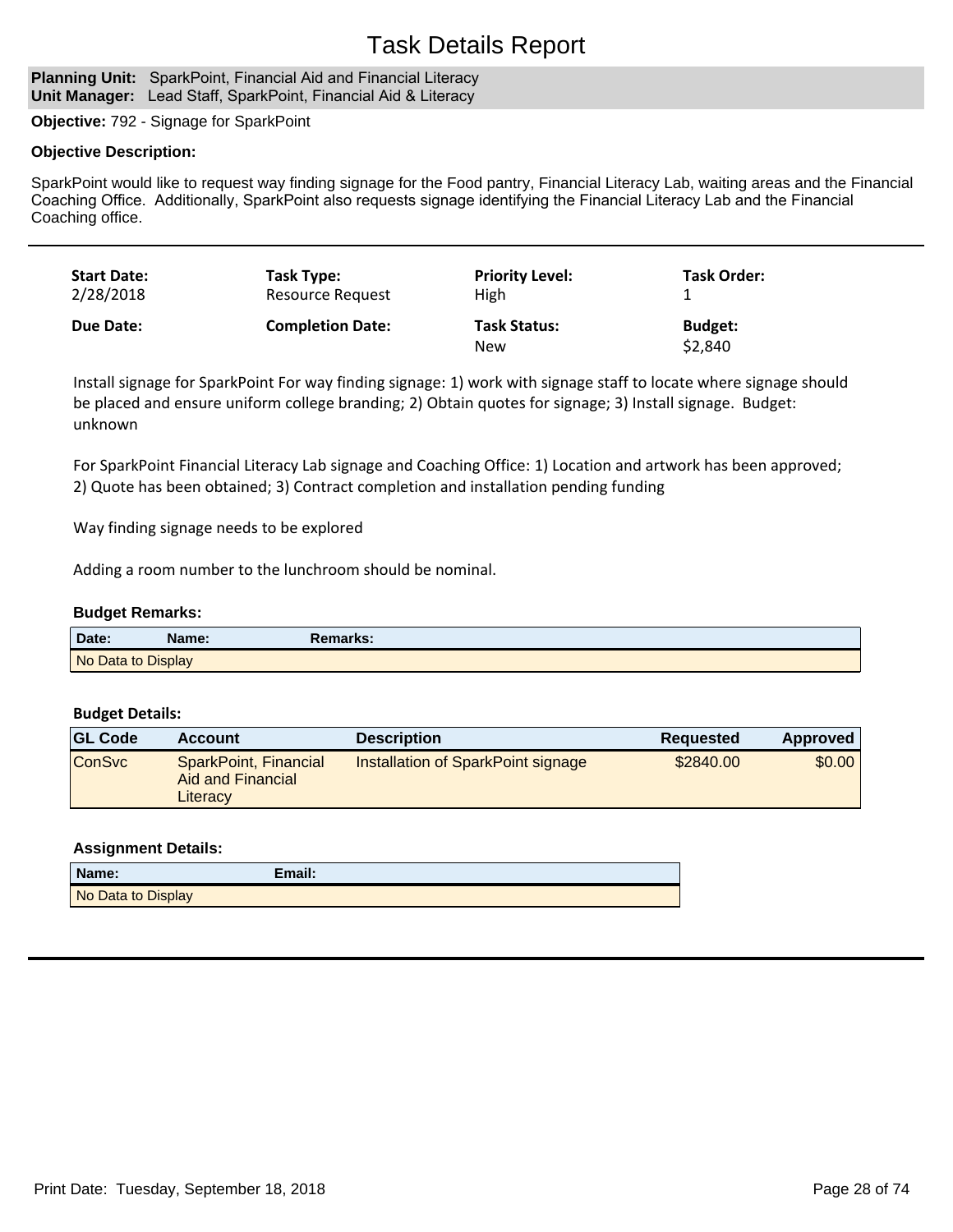Planning Unit: SparkPoint, Financial Aid and Financial Literacy **Unit Manager:** Lead Staff, SparkPoint, Financial Aid & Literacy

**Objective:** 799 - Augment Financial Aid Supply and Duplicating Budget

### **Objective Description:**

Requesting a general fund augmentation to help cover general financial aid office supplies and duplicating costs (copy paper, letterhead, envelopes, toner, printing of forms, etc.) and funds for Outreach-related efforts including color printing of handouts, flyers, bookmarks and other items. The current fund 1 allocation for the 1718 fiscal year is \$2,000 for all of these needs. The Department is seeking an additional \$3,000 ongoing allocation for a total annual base allocation of \$5,000.

The Financial Aid Department budget is impacted by increased personnel costs and a reduction in categorical BFAP-SFAA funding since the 2016-17 fiscal year and there is no longer any discretionary funds available to purchase office supplies, duplicate materials, support outreach activities, and other discretionary needs.

| <b>Start Date:</b> | Task Type:              | <b>Priority Level:</b>            | <b>Task Order:</b>        |
|--------------------|-------------------------|-----------------------------------|---------------------------|
| 2/28/2018          | Resource Request        | High                              |                           |
| Due Date:          | <b>Completion Date:</b> | <b>Task Status:</b><br><b>New</b> | <b>Budget:</b><br>\$3,000 |

Augment Financial Aid Supply and Duplicating Budget

### **Budget Remarks:**

| Date:              | Name: | <b>Remarks:</b> |  |
|--------------------|-------|-----------------|--|
| No Data to Display |       |                 |  |

### **Budget Details:**

| <b>GL Code</b> | <b>Account</b>                                         | <b>Description</b>                                                   | <b>Requested</b> | <b>Approved</b> |
|----------------|--------------------------------------------------------|----------------------------------------------------------------------|------------------|-----------------|
| Supply         | SparkPoint, Financial<br>Aid and Financial<br>Literacy | <b>Augment Financial Aid Supply and</b><br><b>Duplicating Budget</b> | \$3000.00        | \$0.00          |

| Name:              | Email: |
|--------------------|--------|
| No Data to Display |        |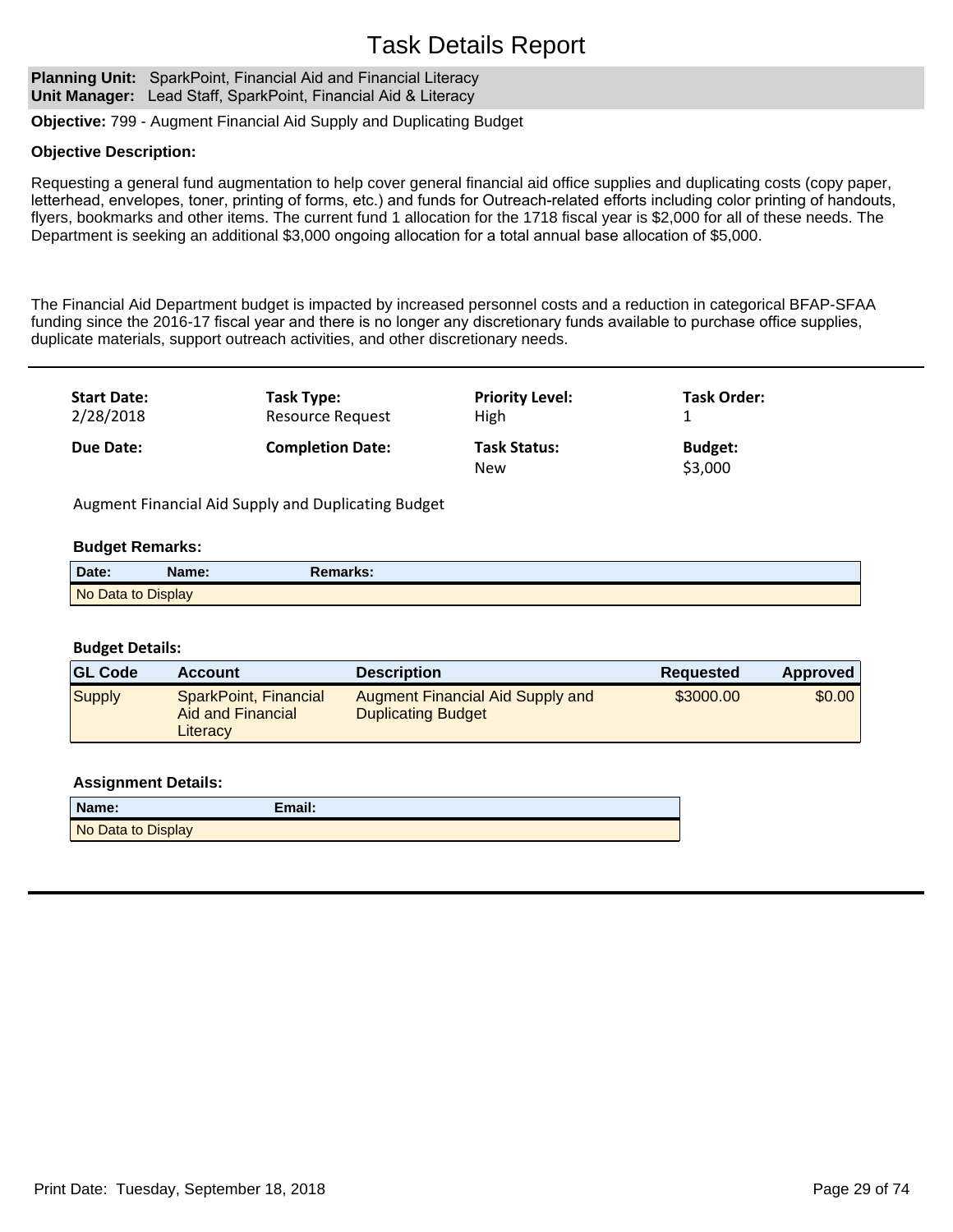### Planning Unit: SparkPoint, Financial Aid and Financial Literacy

Unit Manager: Lead Staff, SparkPoint, Financial Aid & Literacy

**Objective:** 803 - Signage for Promise

### **Objective Description:**

Need to have appropriate signage to direct students from B9 to B6.

| <b>Start Date:</b><br>3/1/2018 | Task Type:<br><b>Resource Request</b> | <b>Priority Level:</b><br>High    | <b>Task Order:</b>        |  |
|--------------------------------|---------------------------------------|-----------------------------------|---------------------------|--|
| Due Date:                      | <b>Completion Date:</b>               | <b>Task Status:</b><br><b>New</b> | <b>Budget:</b><br>\$4,000 |  |

Need to have signage budget for Promise Program Office to direct student from B.9 and other parts of campus to B.6.

### **Budget Remarks:**

| Date:              | Name: | Remarks: |  |
|--------------------|-------|----------|--|
| No Data to Display |       |          |  |

### **Budget Details:**

| <b>GL Code</b> | <b>Account</b>                                         | <b>Description</b>          | <b>Requested</b> | Approved |
|----------------|--------------------------------------------------------|-----------------------------|------------------|----------|
| Facili         | SparkPoint, Financial<br>Aid and Financial<br>Literacy | Signage for Promise Program | \$4000.00        | \$0.00   |

| Name:              | Email: |
|--------------------|--------|
| No Data to Display |        |